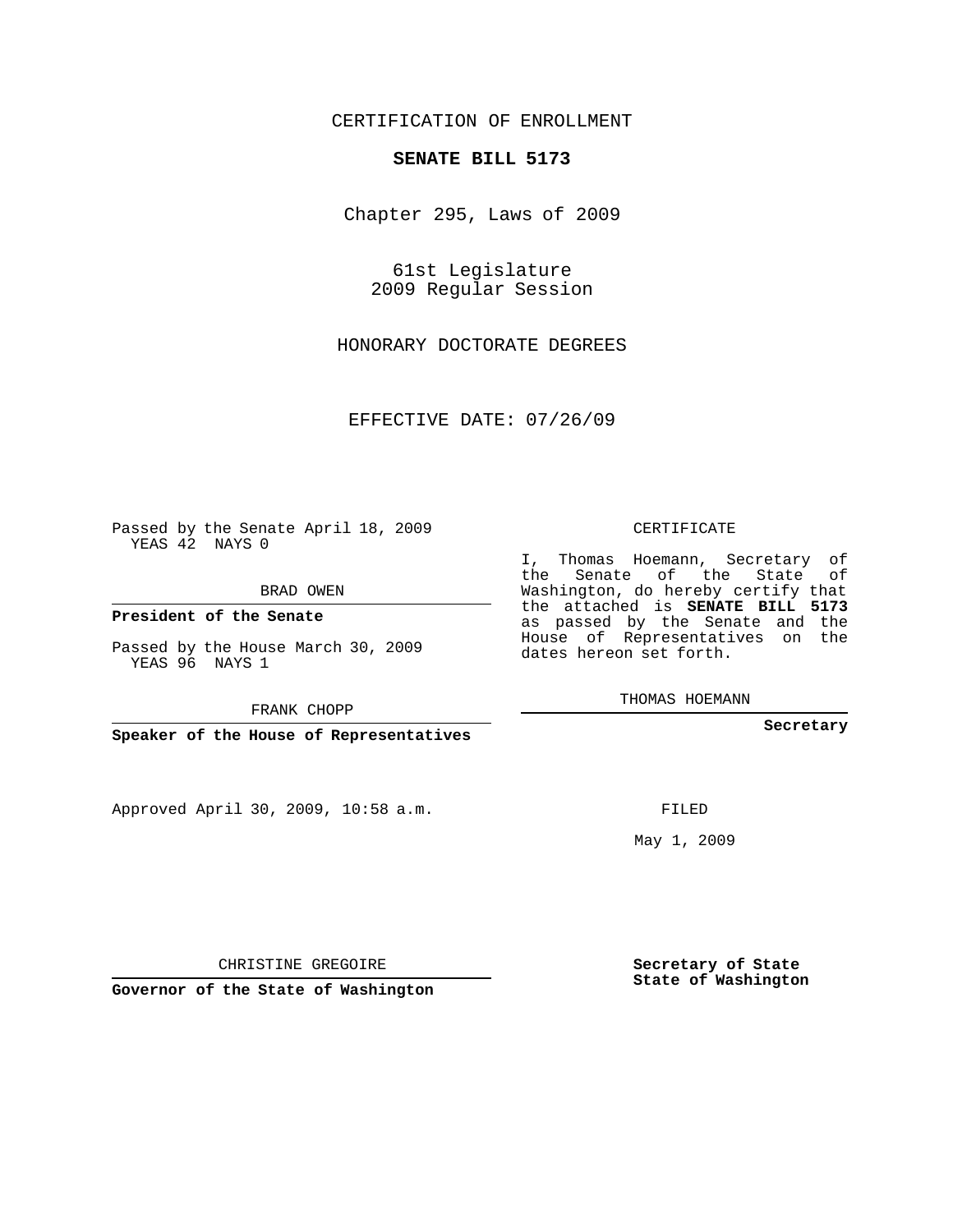# **SENATE BILL 5173** \_\_\_\_\_\_\_\_\_\_\_\_\_\_\_\_\_\_\_\_\_\_\_\_\_\_\_\_\_\_\_\_\_\_\_\_\_\_\_\_\_\_\_\_\_

\_\_\_\_\_\_\_\_\_\_\_\_\_\_\_\_\_\_\_\_\_\_\_\_\_\_\_\_\_\_\_\_\_\_\_\_\_\_\_\_\_\_\_\_\_

### AS AMENDED BY THE HOUSE

Passed Legislature - 2009 Regular Session

## **State of Washington 61st Legislature 2009 Regular Session**

**By** Senators Shin, Fairley, Kastama, Sheldon, McAuliffe, Brown, Pridemore, Delvin, Hobbs, McDermott, Jarrett, Kilmer, Jacobsen, and Kohl-Welles

Read first time 01/15/09. Referred to Committee on Higher Education & Workforce Development.

 1 AN ACT Relating to honorary doctorate degrees; and amending RCW 2 28B.35.205.

3 BE IT ENACTED BY THE LEGISLATURE OF THE STATE OF WASHINGTON:

 4 **Sec. 1.** RCW 28B.35.205 and 1991 c 58 s 2 are each amended to read 5 as follows:

 In addition to all other powers and duties given to them by law, Central Washington University, Eastern Washington University, and Western Washington University are hereby authorized to grant any degree through the master's degree to any student who has completed a program of study and/or research in those areas which are determined by the faculty and board of trustees of the college to be appropriate for the granting of such degree: PROVIDED, That before any degree is authorized under this section it shall be subject to the review and approval of the higher education coordinating board.

15 The board of trustees, upon recommendation of the faculty, may also 16 confer honorary bachelor's  $((\theta \hat{r}))_L$  master's, or doctorate level degrees 17 upon persons (( $\theta$ ther  $-\theta$ than  $-\theta$  graduates  $-\theta$   $-\theta$  the  $-\theta$  institution,)) in 18 recognition of their learning or devotion to education, literature,